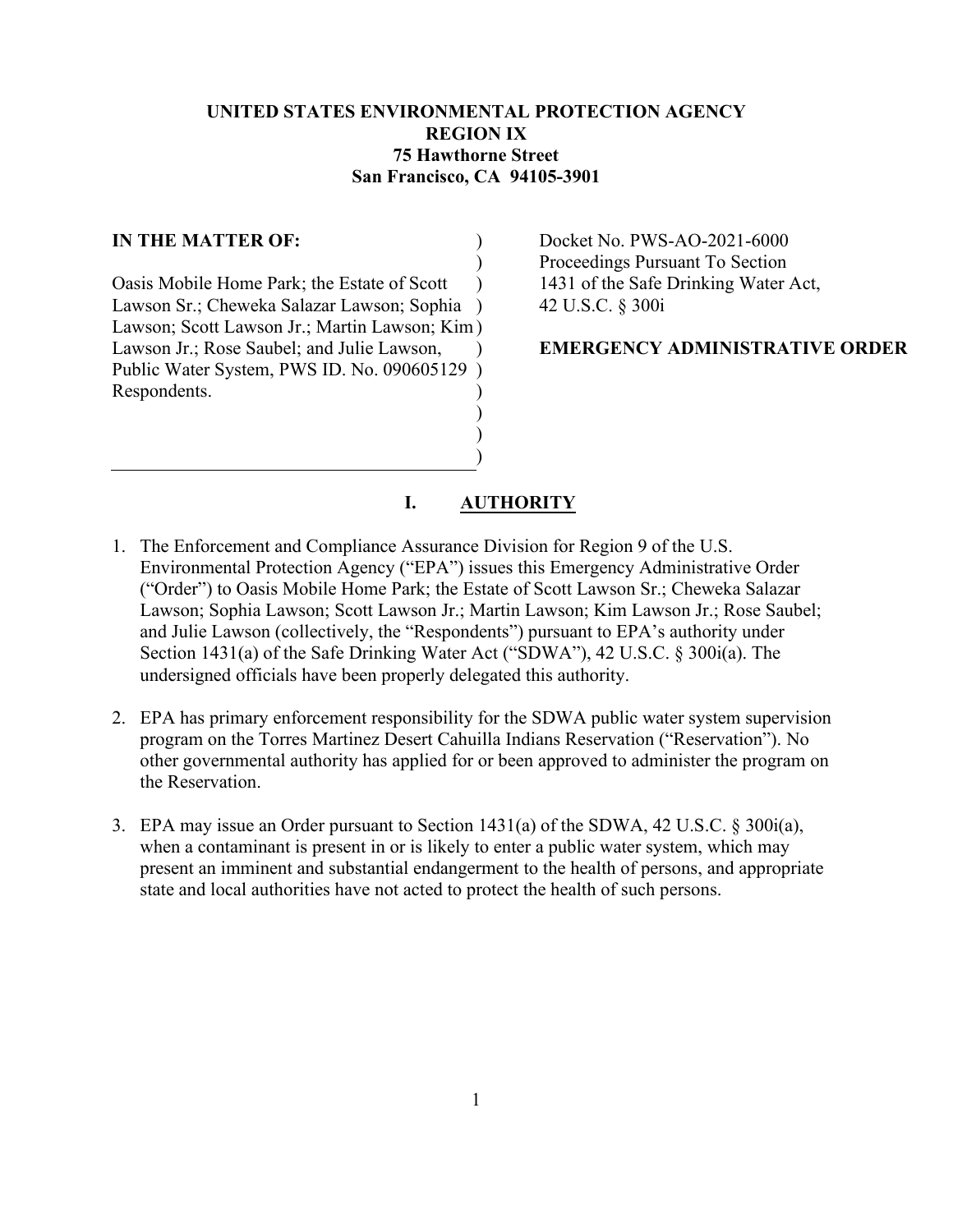### **II. FINDINGS OF FACT AND CONCLUSIONS OF LAW**

#### **A. Background and Legal Authorities**

- 4. Based upon the facts set forth in Section II.B of this Order, EPA has determined that contaminants are present or likely to enter the Oasis Mobile Home Park ("Oasis") Public Water System (the "System"), which serves water for human consumption through approximately 390 service connections to approximately 1,100 persons located on the Reservation at 88740 Avenue 70, Thermal, California 92274. As a result, the situation may present an imminent and substantial endangerment to the health of persons pursuant to Section 1431(a) of SDWA.
- 5. The System is located on Allotment 19 within the Reservation. The U.S. Bureau of Indian Affairs ("BIA") records indicate that Allotment 19 was created in 1927. In 1964, a Fee Patent was issued for a 1/3 undivided interest to Lillian Lopez Grapevine, who is not an enrolled member of the Torres Martinez Desert Cahuilla Indians. The remaining 2/3 undivided interest in the Allotment remains held in trust by the BIA for the benefit of members of the Lawson family, including Scott Lawson Sr., who held a 1/6 undivided interest in the Allotment until his passing on May 4, 2021. Martin Lawson holds another 1/3 undivided interest in the Allotment. Kim Lawson Jr., Julie Lawson, and Rose Saubel jointly hold the remaining 1/6 undivided share of the Allotment.
- 6. Cheweka Salazar Lawson, Sophia Lawson, and Scott Lawson Jr., who are Scott Lawson Sr.'s children, are currently operating the System, either directly or through the employment of an operator of the System.
- 7. Respondents Estate of Scott Lawson, Sr., Martin Lawson, Kim Lawson, Jr., Julie Lawson, and Rose Saubel all have ownership interests in the trust land on which the System is located, and therefore currently own all or part of the System.
- 8. As a result, Respondents collectively own and/or operate a "public water system" within the meaning of Section 1401(4) of the SDWA, 42 U.S.C. § 300f(4), and 40 C.F.R. § 141.2.
- 9. Respondents' ownership and/or operation of a public water system makes each a "supplier of water" within the meaning of Section  $1401(5)$  of the SDWA, 42 U.S.C. § 300f(5), and 40 C.F.R. § 141.2, and subject to the requirements of Part B of the SDWA, 42 U.S.C. § 300g et seq., and its implementing regulations at 40 C.F.R. Part 141.
- 10. Respondents are each an individual and therefore each is a "person" as that term is defined in the Act, 42 U.S.C. § 300f(12), and 40 C.F.R. § 141.2.
- 11. The System, which regularly serves at least twenty-five (25) year-round residents, is a "community water system" ("CWS") within the meaning of Section 1401(15) of the SDWA, 42 U.S.C. § 300f(15), and 40 C.F.R. § 141.2.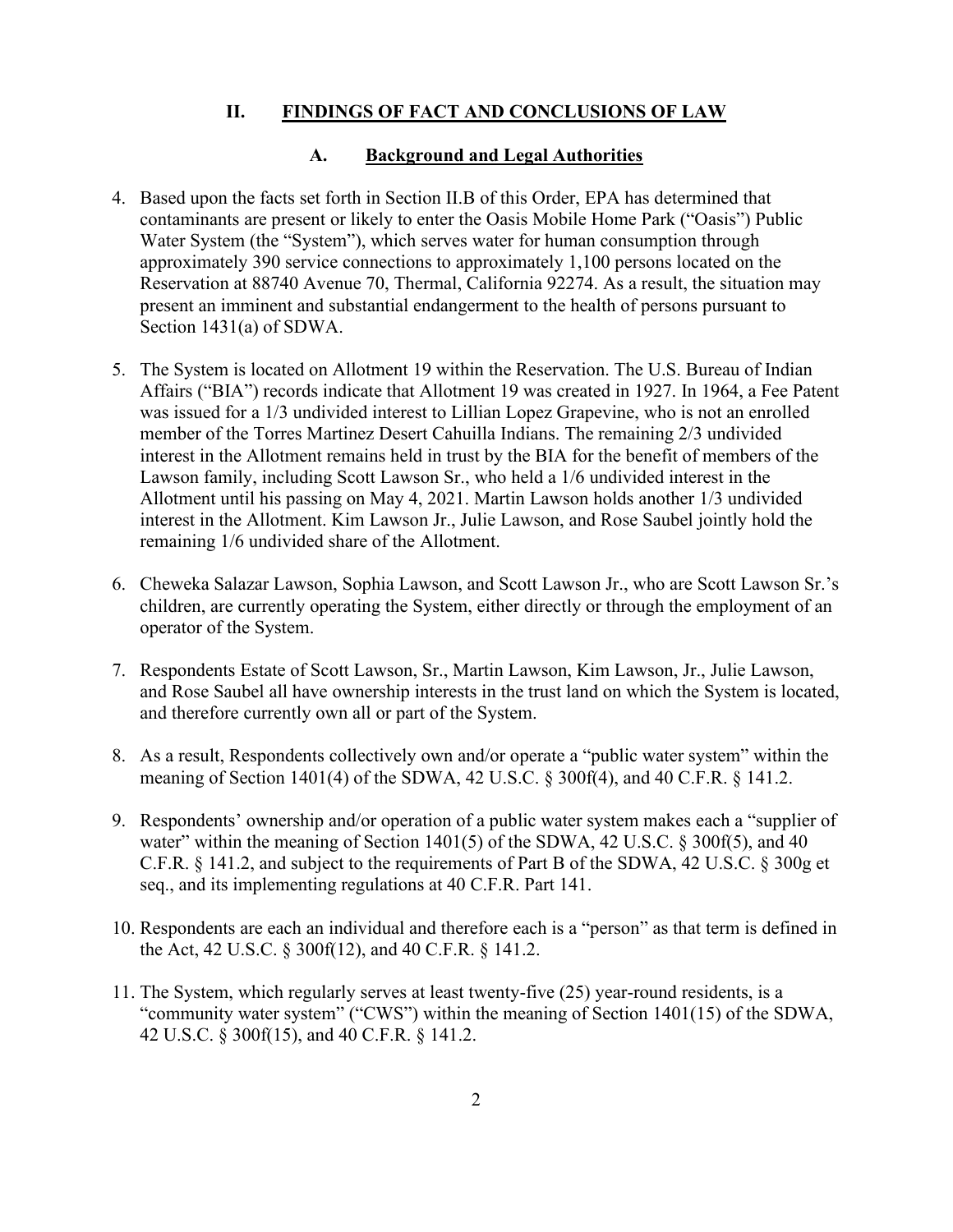- 12. The SDWA's National Primary Drinking Water Regulations ("NPDWRs") at 40 C.F.R. § 141.62(b)(16) establish the Maximum Contaminant Level ("MCL") for arsenic at 10 parts per billion ("ppb").
- 13. The System is solely supplied by groundwater that has naturally occurring arsenic levels above the MCL of 10 ppb.
- 14. In order to meet the MCL, the System treats the water for arsenic using an Environgen Technologies coagulation filtration system, which uses a proprietary media ("Treatment System").
- 15. EPA brought previous civil administrative enforcement actions against the late Scott Lawson Sr. and his sole proprietorship, Oasis.
- 16. In September 2004, EPA issued an Administrative Order to Scott Lawson Sr. and Oasis for failure to monitor and report for numerous SDWA chemical and microbiological contaminants. In September 2007, EPA, Scott Lawson Sr., and Oasis entered into a Consent Agreement and Final Order regarding SDWA monitoring and reporting violations, among others, that included an \$18,000 penalty.
- 17. In August 2019, EPA issued an Emergency Administrative Order to Scott Lawson Sr. and Oasis due to high arsenic levels ranging from 89 ppb to 97 ppb in the treated water at the Entry Point to the Distribution System ("EPDS").
- 18. In September 2020, EPA issued a second Emergency Administrative Order to Scott Lawson Sr. and Oasis due to high arsenic levels ranging from 78 ppb to 90 ppb in the treated water found not only at the EPDS, as was the case in 2019, but also found in residential homes.
- 19. Prior to issuing these Emergency Administrative Orders, including this Order, EPA consulted with tribal and local authorities and confirmed they have not acted to protect the health of persons in this instance.
- 20. Through their actions or inactions, as owners and/or operators of the System, Respondents have collectively failed to ensure that the System is meeting the arsenic MCL, as described below in Paragraphs 26 to 34.
- 21. Through their actions or inactions, Respondents have also caused or contributed to the endangerment of the Oasis consumers from arsenic, a contaminant, present in the System by not taking proper action to address the high levels of arsenic, as described below in Paragraphs 26 to 34.
- 22. The EPA has determined that this Order is necessary to protect public health for the following reasons: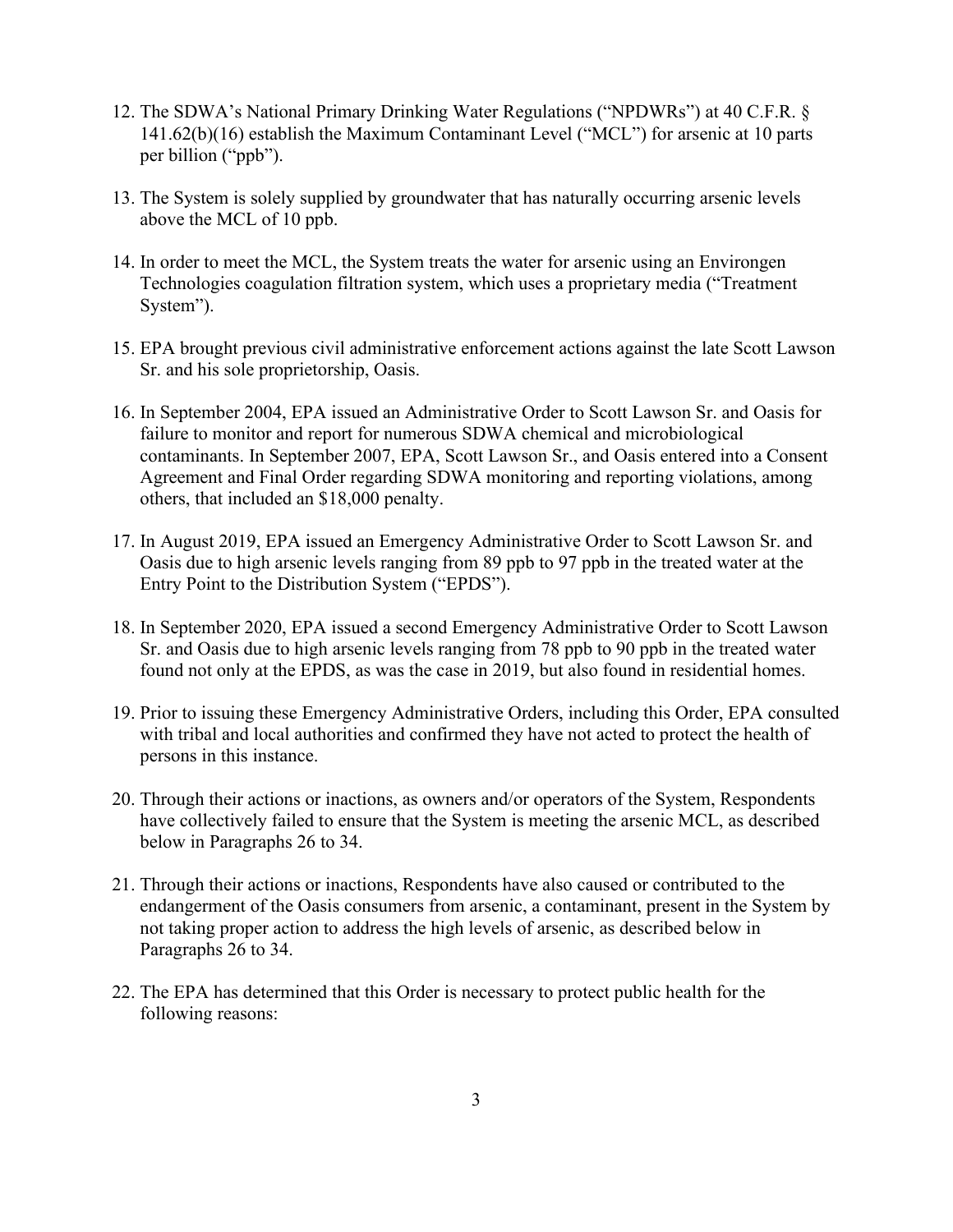### **B. Endangerment Caused by Contaminants in the System**

- 23. Exposure to arsenic may result in both acute and chronic health effects for humans. Arsenic is a known carcinogen and consuming water with high levels of arsenic over many years can increase the chance of lung, bladder, and skin cancers, as well as heart disease, diabetes, and neurological damage.
- 24. The Treatment System, an Environgen Technologies coagulation filtration system, was designed to treat water with arsenic at a range of 10 to 19 ppb. It was also designed to operate with a pH range around 8.0 pH, but not necessarily higher or lower pH levels.
- 25. A sanitary survey performed on February 25, 2020 showed that the Distribution System at Oasis is made up of 1, 2, 3, 4, 6 and 8-inch PVC pipe. Many of the homes served by the Distribution System have galvanized pipe, PVC, and copper. At the time, the primary source of raw water for the System came from Well #1.

### High Arsenic Levels Currently in the Distribution System and Historically at the EPDS from Well #1

- 26. On July 13, 2020, a community group conducted arsenic tests at taps in homes at Oasis showing arsenic levels of 70, 40, and 30 ppb at three of the homes.
- 27. Follow-up sampling by the community group on July 30, 2020 showed arsenic levels in the same three homes previously sampled at Oasis were 84, 83, and 86 ppb.
- 28. Between October 31, 2019 and August 26, 2020, the System collected twenty-nine (29) samples at the EPDS, and all arsenic results were below the MCL. The System conducted weekly sampling through May 2020 and then monthly sampling until July 2020.
- 29. On August 26, 2020, Scott Lawson Sr.'s representatives took samples in individual homes, at a water storage tank and at the EPDS. The arsenic level taken at the taps of residential homes ranged from 78 to 90 ppb, the water storage tank was at 87 ppb, and EPDS was at 80 ppb.
- 30. Based on the sampling described above, EPA has determined that arsenic is likely accumulating in the System's piping and storage of the Distribution System and adhering to the plumbing infrastructure of residential homes, thereby exposing residents to arsenic concentrations significantly higher than the MCL even when levels at the EPDS are meeting the MCL.

#### High Arsenic Levels Currently at the EPDS from Well #2

31. On August 22, 2020, due to a failure of Well #1 resulting in a reduced flow of source water and a high level of sand and clay accumulation at the Treatment System, Scott Lawson Sr. and Oasis switched to another well, Well #2, as the primary source of water for the System. Well #2 has significantly higher levels of arsenic and pH than Well #1.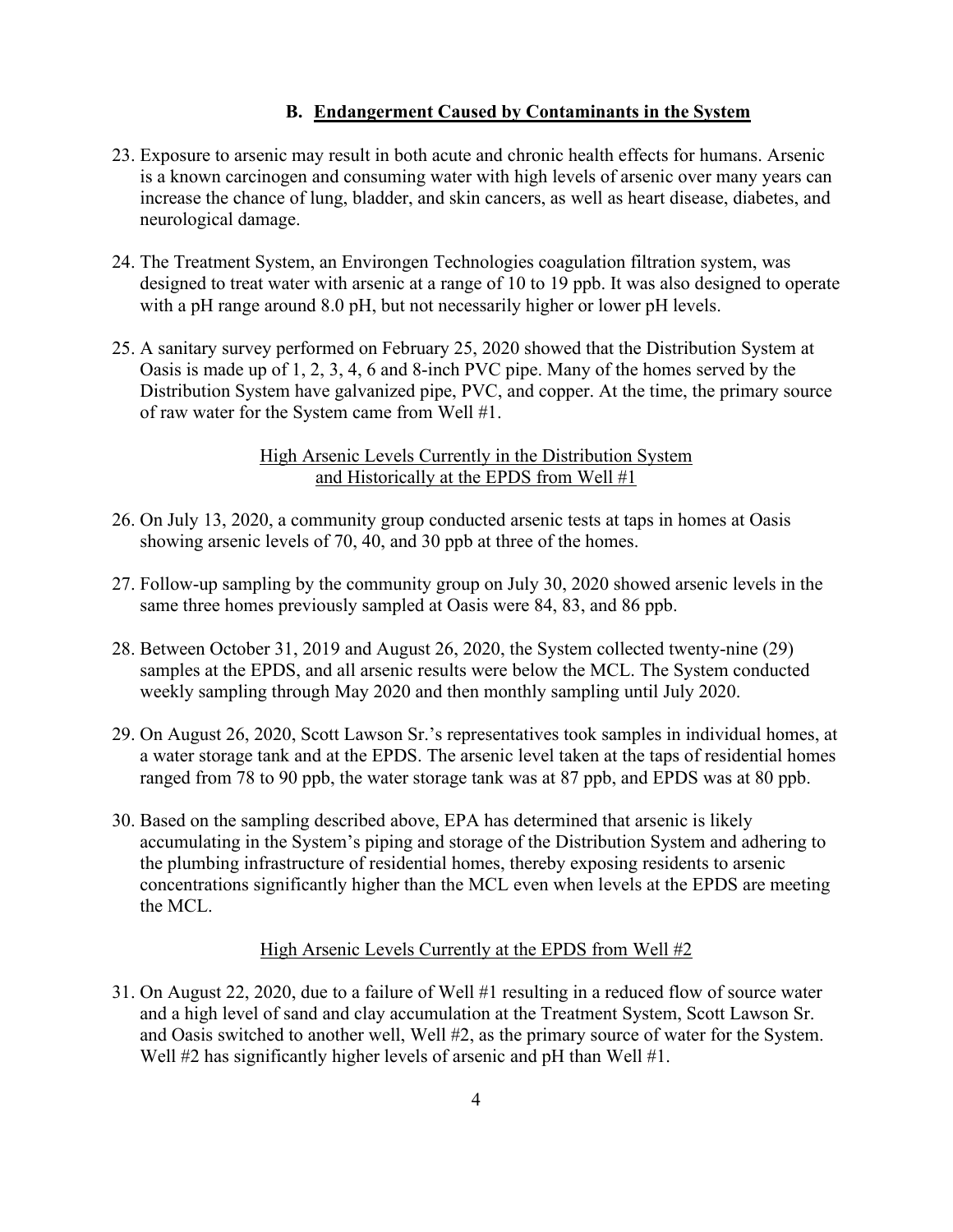- 32. From August 2020 to August 2021, the System collected 16 compliance samples at the EPDS and all the results have been above the MCL. The sample collected on August 18, 2021 was 93 ppb.
- 33. Given that raw water from Well #2 has natural arsenic levels of up to 100 ppb and a pH over 9.0, the Treatment System, based upon its current design and operation, is not reliably and consistently treating the arsenic in the raw water from Well #2 to levels below the arsenic MCL.
- 34. As a result of the Treatment System not currently treating arsenic in the raw water from Well #2 to a level below the arsenic MCL, residents are potentially being exposed to arsenic concentrations significantly above the MCL.

# **III. EMERGENCY ORDER**

## **A. Intent to Comply**

35. By September 17, 2021, Respondents must individually notify EPA in writing of their intent to comply with the terms of this Order. To satisfy this requirement, Respondents must each email the EPA points of contact identified below in Paragraph 61.

## **B. Alternative Water and Alternative Water Supply Plan**

- 36. Respondents shall provide an alternative source of water (e.g., bottled water) to customers starting no later than September 15, 2021 by 5:00 pm each day. This water source must meet all applicable SDWA requirements at 40 C.F.R. Part 141. Respondents shall provide an alternative source of water to its customers of at least one gallon of potable water per day per person with no direct or indirect costs to customers (including any rent increases or additional fees) until at least such time as EPA notifies Respondents in writing that they may discontinue supplying an alternative source of water to the System's customers.
- 37. Notwithstanding the requirement of Paragraph 36, above, by September 17, 2021, Respondents shall develop, and submit to EPA for approval in accordance with Paragraph 62, an Alternative Water Source Plan ("AWSP") wherein Respondents will detail how and where they will provide at least one gallon of potable water per day, per person. This per person daily allotment of alternative water must be made accessible to all persons served by the System. Additionally, the AWSP will outline how Respondents plan to inform every person served by the System of how to obtain the alternative water. The AWSP shall describe how Respondents will demonstrate to EPA weekly that alternative water was provided on a daily basis and the number of gallons distributed to each person. The AWSP shall also describe how all persons, including those with disabilities or health issues, will have access to the alternative water. If Respondents provide bottled water as alternative water in accordance with this Order, Respondents must ensure that the bottled water is certified by the International Bottled Water Association ("IBWA") or NSF International.
- 38. Once this AWSP is approved by EPA in writing pursuant to Paragraph 62, Respondents shall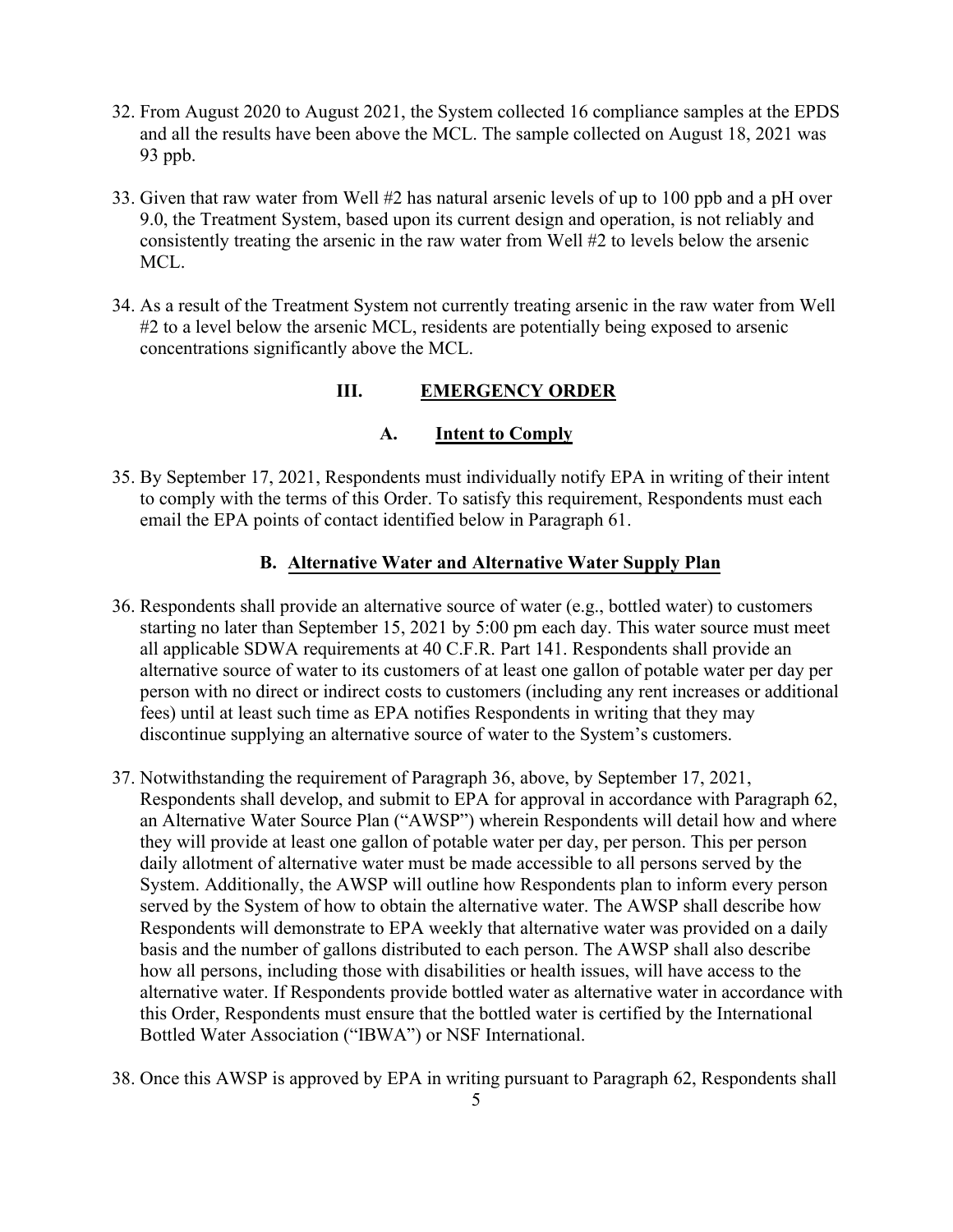implement the AWSP within twenty-four (24) hours as the method to ensure compliance with the ongoing alternative water requirement of Paragraph 36. The implementation of the AWSP shall remain in effect until EPA provides written notification to Respondents that AWSP implementation is no longer required.

39. No later than twenty-four (24) hours after implementing the AWSP, Respondents shall provide to System users public notice (in English and Spanish) regarding the alternative source of water, along with a description of the health effects associated with arsenic in drinking water. The public notice shall comply with Tier 1 requirement under 40 C.F.R. §§ 141.201 and 141.202.

### **C. Certified Operator**

40. By September 17, 2021, Respondents shall provide documentation to EPA for approval in accordance with Paragraph 62 that they have retained a certified operator who possesses operator certification credentials of at least level Distribution 1 and Treatment 1 to run the System on a daily basis, including a copy of the operator's certification and signed contract for employment. The water operator must operate and maintain the System and be on-site no less than seven days a week, unless otherwise notified in writing by EPA, and be accessible or available to make water system operations and process control decisions at all times. Respondents shall include in the documentation a plan for a backup operator, including contact information, certification, and a signed contract.

#### **D. Technical Provider**

- 41. By September 21, 2021, Respondents must identify and submit for EPA approval in accordance with Paragraph 62 the names of one or more properly certified technical providers that have sufficient technical and/or engineering knowledge and experience in the areas of drinking water system operations, including the particular Treatment System used by Oasis. The technical providers shall be able to assess the operation of the Treatment System, specifically to address excessive arsenic in the Distribution System and in the raw water from Well #2. The technical providers must also be qualified to assess how to best operate the System to achieve compliance with the arsenic MCL.
- 42. Upon EPA's approval of the technical provider(s) pursuant to Paragraph 62, Respondents shall have forty-eight (48) hours to retain the technical provider(s).

#### **E. Distribution System Sampling Plan**

43. By October 12, 2021, Respondents shall submit to EPA for approval in accordance with Paragraph 62 a Distribution System Sampling Plan ("Sampling Plan") to identify, throughout the Distribution System at Oasis on an ongoing basis, levels of arsenic, iron, and any other inorganic constituents that the Technical Provider or other reliable source of technical information identifies as potentially precipitating or concentrating arsenic.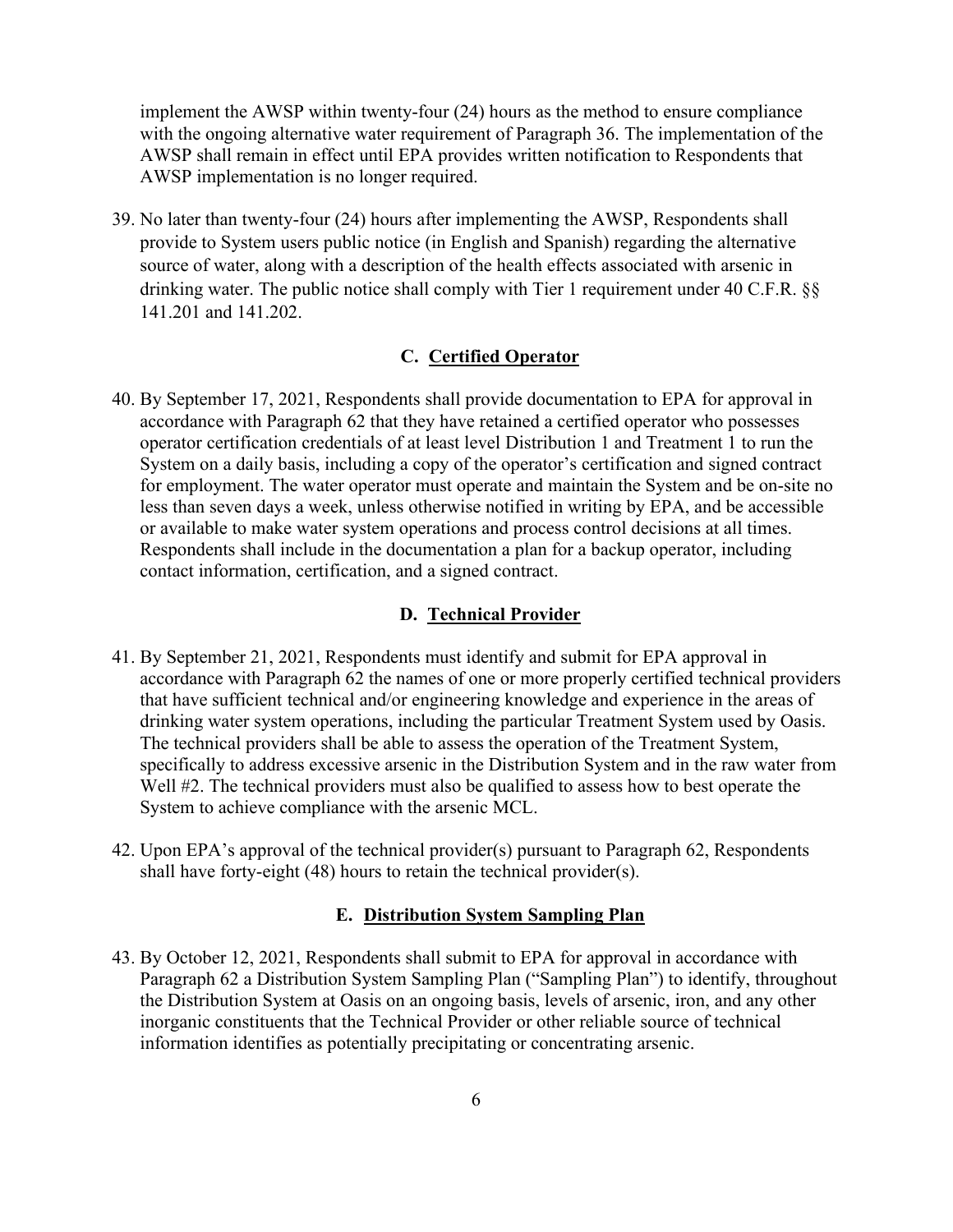- 44. The Sampling Plan shall assess the efficacy of any measures put in place to control arsenic within the Distribution System. The Sampling Plan shall:
	- a) identify sampling locations that are representative of all parts of the Distribution System and all types of premise plumbing;
	- b) measure levels of constituents at tap samples of individual homes within the System;
	- c) require samples be taken after the tap is flushed on full flow for one (1) to two (2) minutes, be collected while the tap is on full flow, and be sent to a State-certified laboratory for analysis;
	- d) require sampling no less than once per week;
	- e) require all laboratory results be transmitted to EPA within twenty-four (24) hours of receiving them.
- 45. The Sampling Plan shall also describe the strategy Respondents will implement to communicate with residents about any effects or impacts the actions from the Sampling Plan will have upon residents. Written notices shall be distributed to residents, and drafts of the notices in English and Spanish shall be included in the Sampling Plan.
- 46. Respondents shall implement the Sampling Plan within two (2) days of EPA's approval of the Sampling Plan pursuant to Paragraph 62, and shall continue implementation until they receive notice from EPA that it is no longer necessary.
- 47. Respondents shall comply with any additional and/or more frequent sampling and analysis requirements determined necessary by EPA following written notice by EPA of any such requirements.
- 48. Respondents shall continue to comply with all applicable monitoring and reporting requirements of the SDWA and the NPDWRs in accordance with 40 C.F.R. Part 141.

# **F. Assessment of Current Operations**

- 49. By September 29, 2021, Respondents must prepare and submit for EPA approval in accordance with Paragraph 62, an assessment prepared by the Technical Provider describing the current operations of the Treatment System and the Distribution System ("Assessment of Operations") that contains the items specified in Paragraph 51, below.
- 50. As background, the Treatment System operates by pumping Well #2 source water through a transmission line where prior to treatment, chlorine, carbon dioxide and a ferric chloride solution is injected into the water to produce arsenic-containing floc, a solid. The water is then piped through eight vessels, each containing a proprietary manganese oxide media to remove the floc. The treatment process has a backwash component that cleans the filters by removing the arsenic saturated iron oxides and other particulates that may have been in the filtered water. After the water is filtered through the vessels, it is discharged to storage tanks and then pumped for distribution.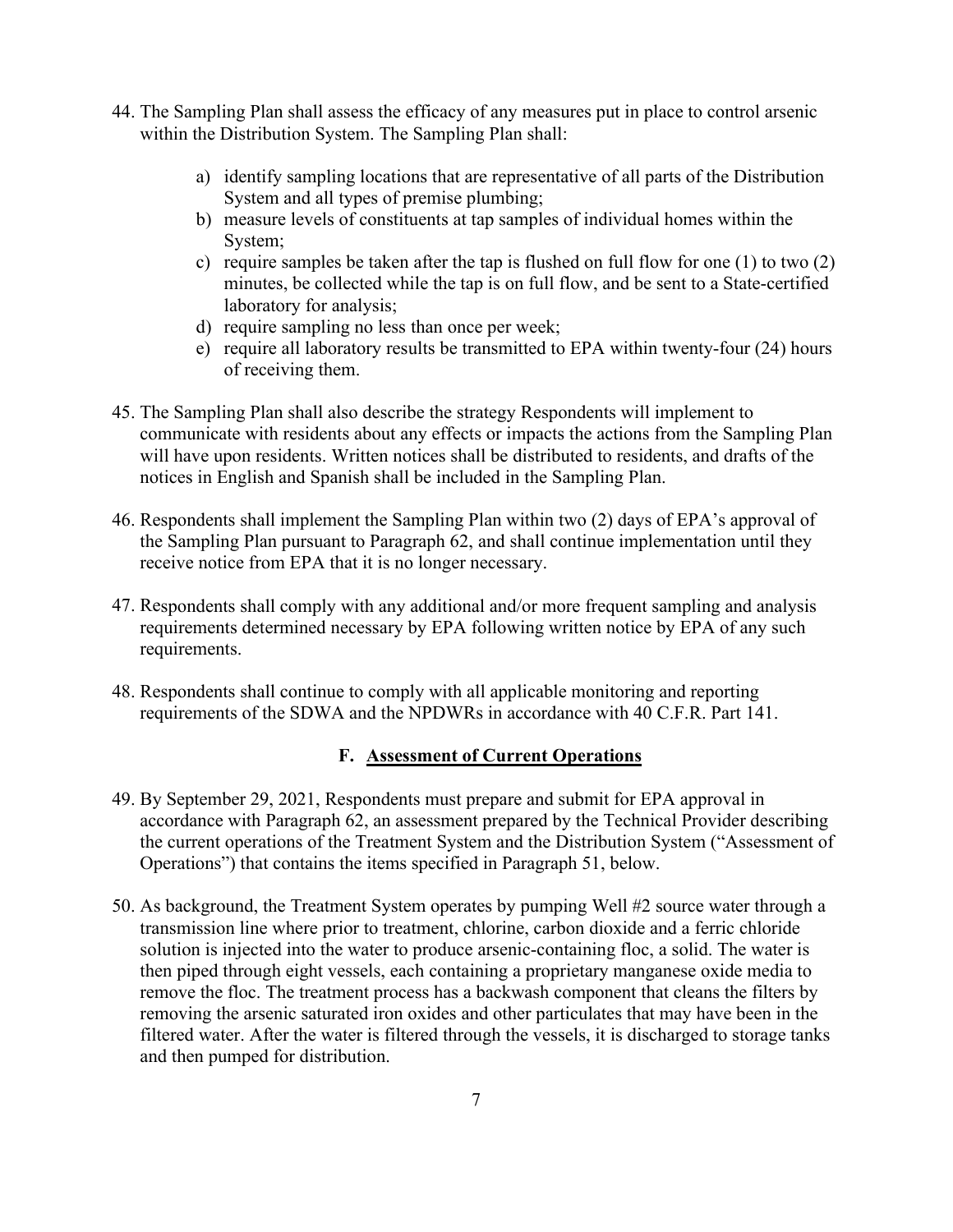- 51. The Assessment of Operations shall include discussion of the adequacy and/or efficacy of the following current operational elements of the Treatment System to reduce arsenic in the Well #2 source water to levels meeting the arsenic MCL:
	- a) Process flow and design diagrams including operational parameters
	- b) pH adjustments
	- c) Oxidation addition
	- d) Coagulant additions
		- i. Volumetric flowrate of solution(s) required to meet a predetermined dose rate
	- e) Filter media
		- i. Degradation
		- ii. Improper regeneration
	- f) Backwash design
	- g) Waste handling design, procedures and protocols
		- i. Brine/backwash tank
		- ii. Drying bed
	- h) Storage tanks, including the evaluation of all vents, screens, and hatches

The report shall specifically address each element, providing a description of how each functions and documenting any deficiencies or issues that may negatively impact successful operation of the Treatment System.

# **G. Flushing Plan**

- 52. By October 12, 2021, Respondents shall submit to EPA for approval in accordance with Paragraph 62 a System-wide (including homes) plan to intermittently flush sitting water from the entire system ("Flushing Plan"). The Flushing Plan shall include a schedule of implementation and be designed in coordination with the results of the Sampling Plan to remove all iron and arsenic from the Distribution System and plumbing within each home.
- 53. The Flushing Plan shall also describe the strategy Respondents will implement to communicate with residents about any effects or impacts the actions from the Flushing Plan will have upon residents and the water. Written notices shall be distributed to residents, and drafts of the notices in English and Spanish shall be included in the Flushing Plan.
- 54. Respondents shall implement the Flushing Plan within two (2) days of EPA's approval of the Plan pursuant to Paragraph 62 and continue implementation until EPA notifies Respondents in writing that flushing is no longer necessary.

# **H. Corrective Action Plan**

55. By November 9, 2021, Respondents shall submit to EPA for approval in accordance with Paragraph 62 a Corrective Action Plan that analyzes and provides corrective actions for both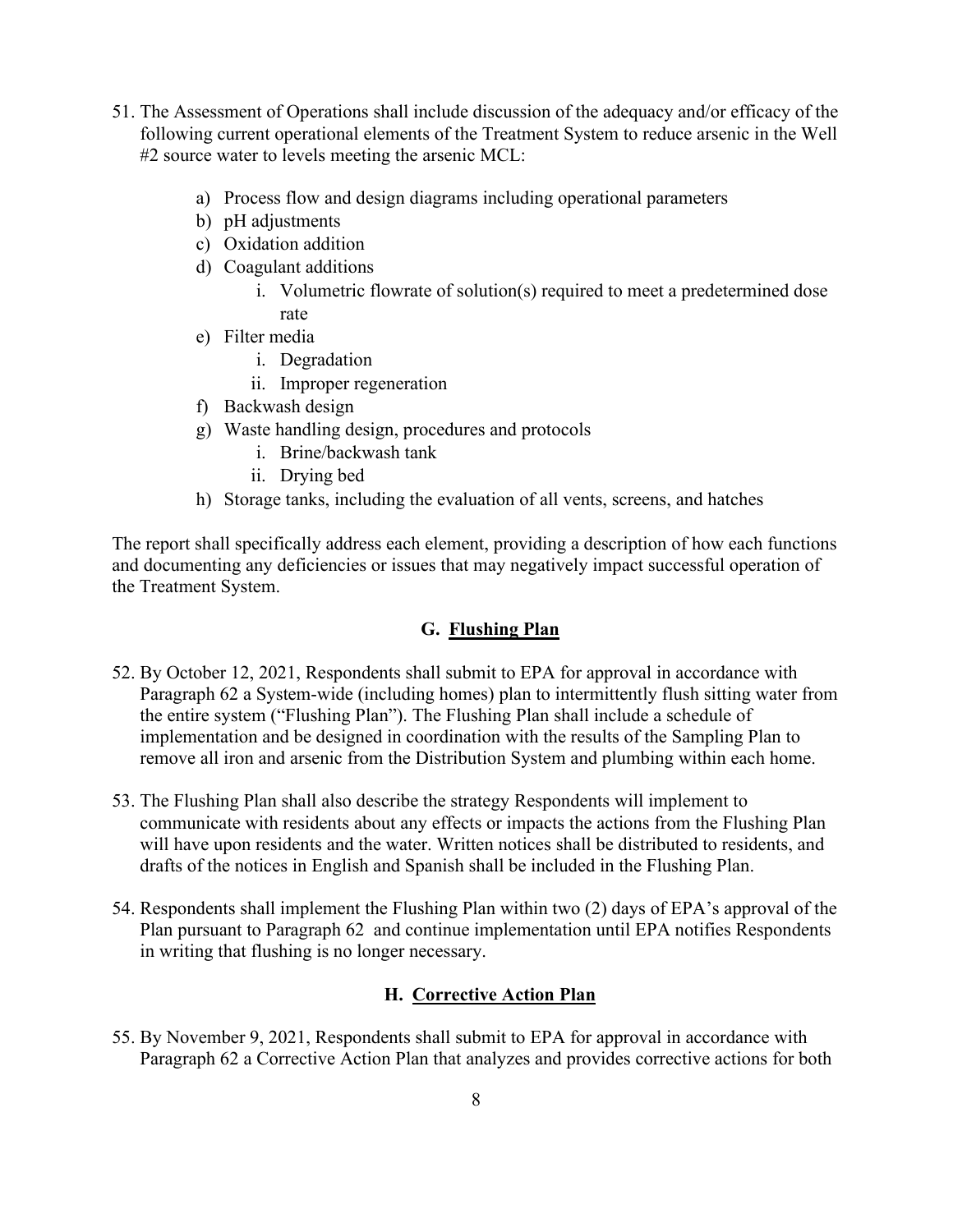arsenic precipitating or concentrating in the Distribution System and the high levels of arsenic at the EPDS. At a minimum, the Corrective Action Plan shall include the following measures to be implemented as quickly as possible:

- a. For arsenic precipitating or concentrating within the Distribution System:
	- i. A detailed plan identifying how the Respondents can address the causes of precipitation or concentration of arsenic within the Distribution System, through either physical and/or operational changes to the System, including an implementation schedule for any corrective action found to be necessary;
	- ii. A discussion of how samples taken under the Sampling Plan will demonstrate the efficacy of any corrective action efforts; and
	- iii. Identification of contingencies to be taken if the identified corrective action is not effective at reducing or eliminating the precipitation or concentration of arsenic within the Distribution System or any other available source water in order to achieve the arsenic MCL in the System.
	- b. For the control of high levels of arsenic at the EPDS:
		- i. A detailed plan identifying how the Respondents can address any limitations preventing the Treatment System from treating high levels of arsenic in the source water from Well #2 to the arsenic MCL, through either physical and/or operational changes at the Treatment System, including an implementation schedule for any corrective action found to be necessary;
		- ii. A discussion of how samples taken under the Sampling Plan will demonstrate the efficacy of any corrective action efforts; and
		- iii. Identification of contingencies to be taken if the identified corrective action is not sufficient for the current arsenic treatment plan to remove sufficient arsenic from the raw water in Well #2 or any other available source water in order to achieve the arsenic MCL in the System.
- 56. The Corrective Action Plan shall also include Standard Operating Procedures ("SOPs"), that describe the process of determining whether the operating conditions of the Treatment System are influencing arsenic levels, and how to optimize operational parameters to ensure maximum reduction of arsenic by the Treatment System. The SOPs shall reference how specific data from the Sampling and Flushing Plans will be used for arsenic treatment operations. The SOPs shall be drafted in a manner that non-technical practitioners can understand and implement them.
- 57. Respondents shall implement the approved Corrective Action Plan within two (2) days of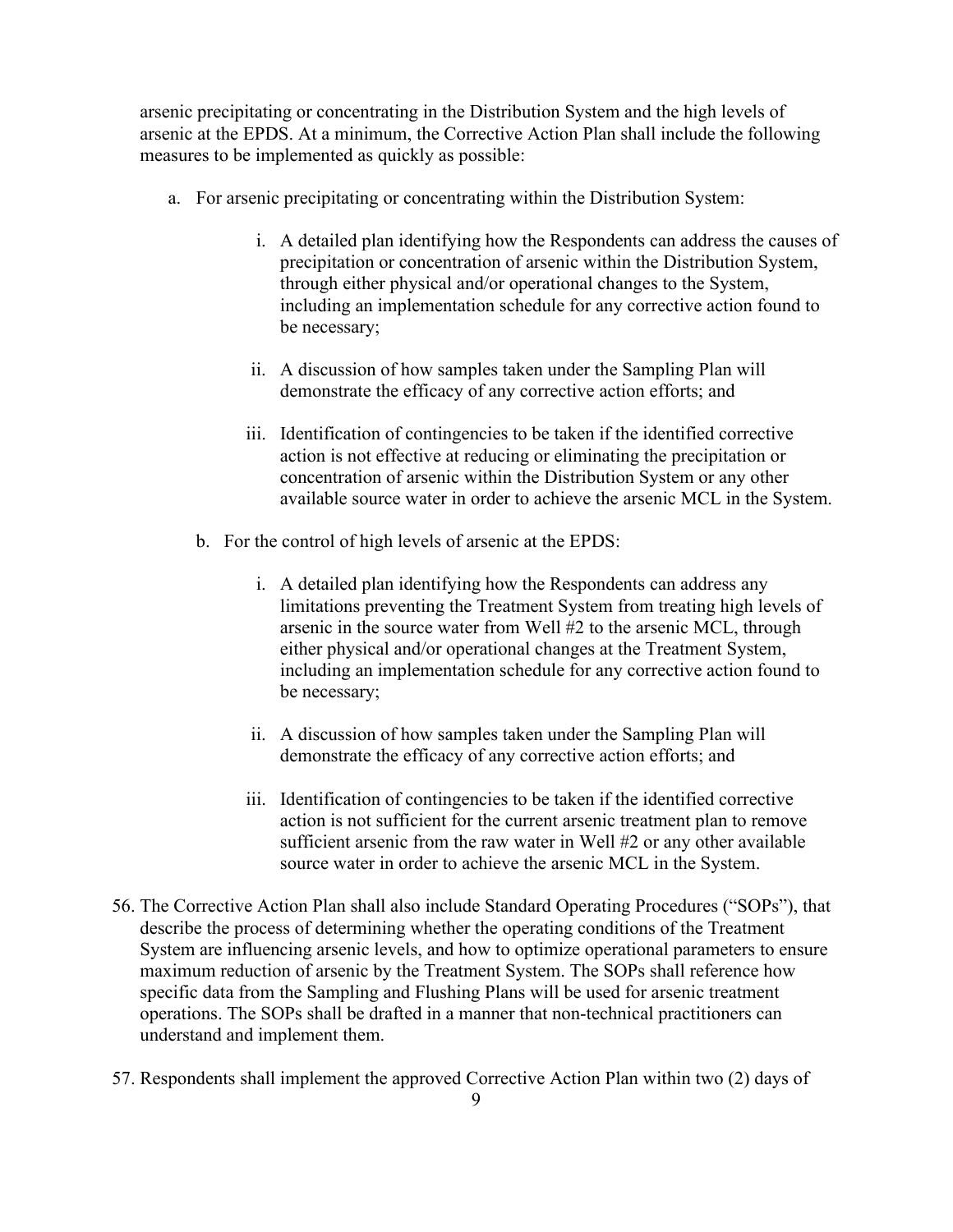EPA's approval of the Plan pursuant to Paragraph 62.

58. EPA retains its authority to take additional action pursuant to its authority under SDWA, including the issuance of additional order(s), to ensure consumers at Oasis are not exposed to arsenic levels above the MCL of 10 ppb, including but not limited to if the corrective actions fail to correct excessive arsenic levels at Oasis.

### **IV. GENERAL PROVISIONS**

#### **A. Notifications**

- 59. Respondents must notify EPA within twenty-four (24) hours after any Respondent learns of a violation of this Order or a situation with the potential to have serious adverse effects on human health as a result of short-term exposure to contaminants. 40 C.F.R. § 141.202(b)(2).
- 60. Respondents shall carry out the public notice requirements found in 40 C.F.R. Part 141, Subpart Q for any violations of the NPDWRs.

### **B. Reporting**

61. Respondents shall submit weekly updates to EPA on Respondents' progress complying with this Order by Monday of each week. At a minimum, the update must include any measures Respondents have taken to identify and address the problems with the System; any sample data; and a summary of all efforts taken to meet the requirements of this Order, including the provision of alternative water. Specifically, the updates shall include the water sheets documenting the provision of one gallon per person per day each week. These reports must be submitted via email to both of the following points of contact for EPA:

| Everett Pringle                      | Jason Gambatese                      |
|--------------------------------------|--------------------------------------|
| Drinking Water Section               | <b>Tribal Drinking Water Team</b>    |
| U.S. Environmental Protection Agency | U.S. Environmental Protection Agency |
| 75 Hawthorne Street (ENF-3-3)        | 75 Hawthorne Street (WTR-4)          |
| San Francisco, CA 94105              | San Francisco, CA 94105              |
| Phone: 415-972-3548                  | Phone: 415-972-3571                  |
| Email: pringle.everett@epa.gov       | Email: gambatese.jason@epa.gov       |

#### **C. Review and Approval of Submissions**

62. For any submission required under this Order for EPA approval, EPA may approve or disapprove the submission, in whole or in part, in writing addressed to the Respondent submitting the deliverable. If EPA disapproves a submission, or any component of a submission, that Respondent shall address all deficiencies identified by EPA within fourteen (14) days of receipt of EPA's disapproval and submit a revised submission, or its relevant components, for EPA's approval in accordance with Paragraph 62. Once a submission has been approved, all Respondents are obligated to implement it immediately and it shall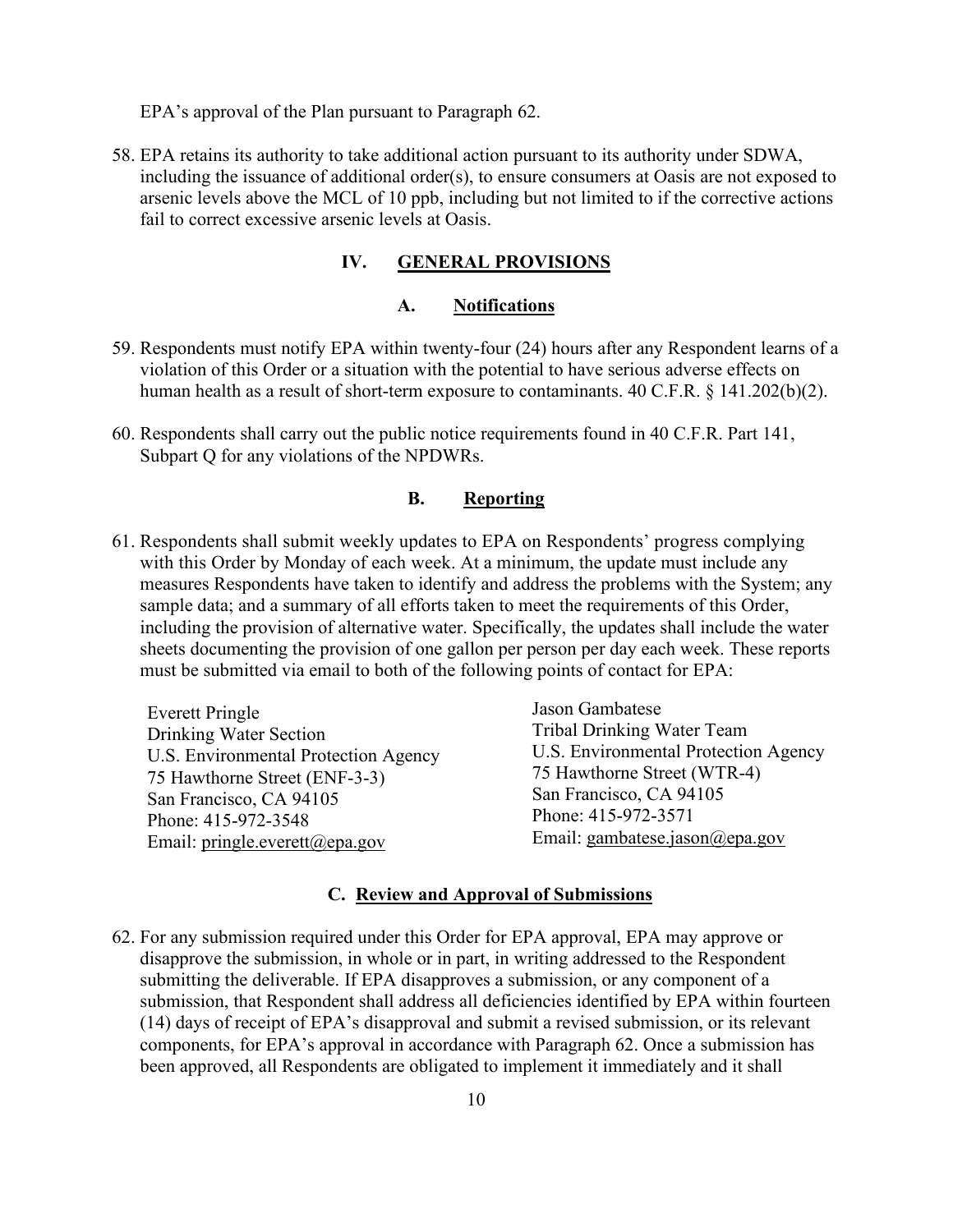become an enforceable requirement of this Order. Once approved, EPA will send a copy of the submissions and related correspondence to all the other Respondents.

## **D. Weekly Meetings**

63. Beginning on September 21, 2021, Respondents shall convene weekly meetings by teleconference and/or other web-based virtual communication platforms and invite the Technical Provider, EPA and/or other pertinent stakeholders to update and discuss any measures Respondents have taken to identify and address the problems with the System, including any sample data, and discuss implementation of this Order. Respondents shall provide invitations at least seven days in advance.

## **E. Effects of this Order**

- 64. This Order supersedes the 2019 and 2020 Emergency Administrative Orders issued to Scott Lawson, Sr. and Oasis under Section 1431 of the SDWA.
- 65. Each Respondent is responsible for compliance with all requirements of this Order, jointly and severally.
- 66. This Order does not affect any legal requirement or EPA's legal enforcement options in this matter.
- 67. This Order constitutes final agency action. Under Section 1448(a) of the SDWA, 42 U.S.C. § 300j-7(a), Respondents may seek federal judicial review.
- 68. This Order does not relieve Respondents from their obligation to comply with any applicable federal, state, tribal, or local laws.
- 69. Pursuant to SDWA Section 1431(b), 42 U.S.C. § 300i(b), in the event that Respondents, individually or collectively, violate, fail or refuse to comply with any of the terms or provisions of this Order, EPA may commence a civil action in U.S. District Court against any or all Respondents to require compliance with this Order and to assess a civil penalty of up to \$24,674 per day of violation under the SDWA, as adjusted by the Federal Civil Penalties Inflation Adjustment Act of 1990, which was amended by the Debt Collection Improvement Act of 1996 and the subsequent Civil Monetary Penalty Inflation Adjustment Rule, 40 C.F.R. Part 19.
- 70. EPA reserves all rights against each Respondent and all other persons to take any further civil, criminal, or administrative enforcement action pursuant to any available legal authority. Nothing in this Order shall preclude EPA from taking any additional enforcement actions, including modification of this Order or issuance of additional Orders, and/or additional actions as the EPA may deem necessary, and/or from requiring Respondents in the future to perform additional activities pursuant to the SDWA or any other applicable law.
- 71. The provisions of this Order are binding on each Respondent and their officials, officers,